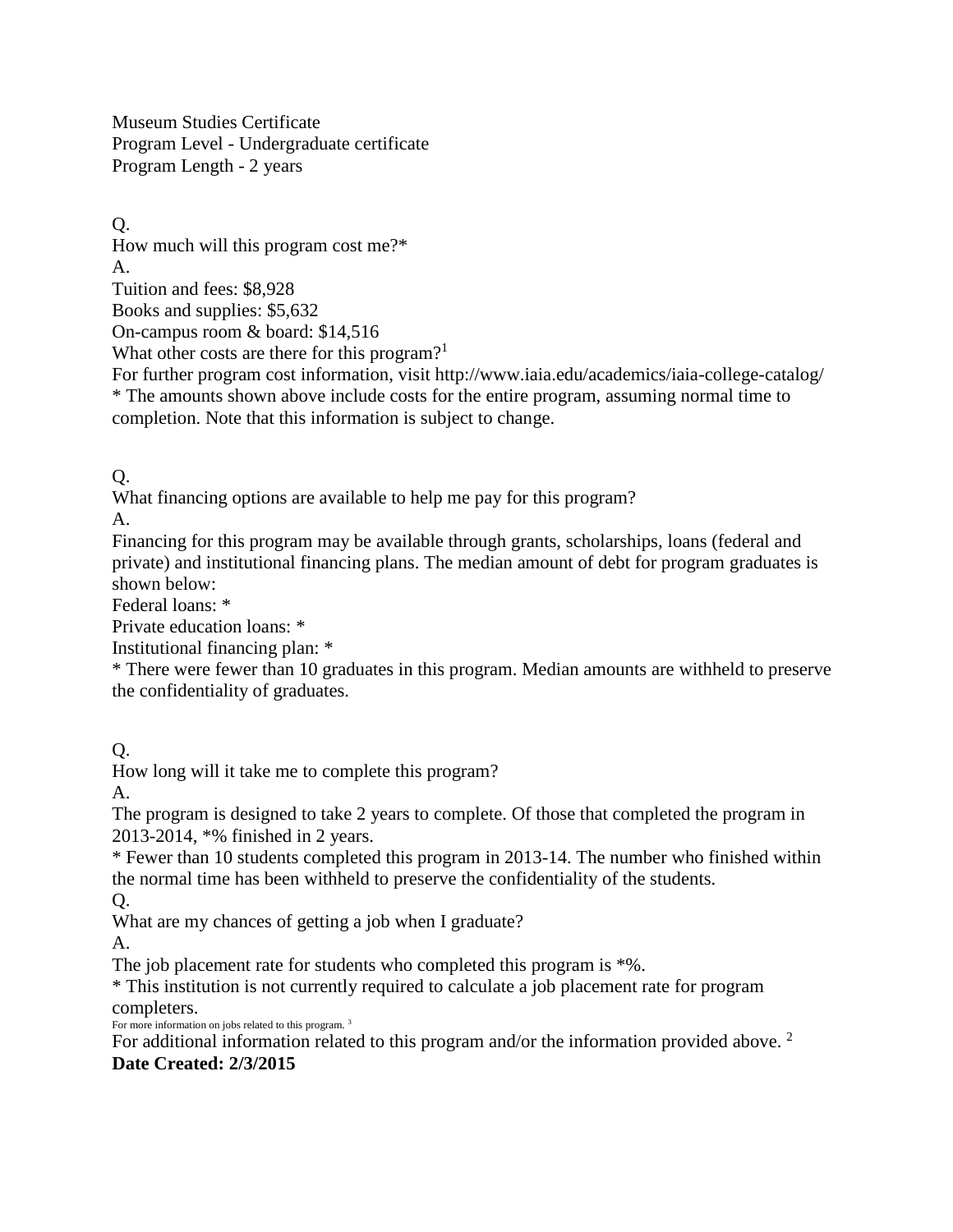<sup>1</sup> Other costs for this program No additional information provided.

<sup>2</sup> Additional information related to this program and/or the information provided above No additional information provided.

<sup>3</sup> More information on jobs related to this program

Education Administrators, Preschool and Childcare Center/Programhttp://online.onetcenter.org/link/summary/11-9031.00

Education Administrators, Elementary and Secondary School http://online.onetcenter.org/link/summary/11-9032.00

Distance Learning Coordinators <http://online.onetcenter.org/link/summary/11-9039.01>

Educational, Guidance, School, and Vocational Counselors <http://online.onetcenter.org/link/summary/21-1012.00>

Art, Drama, and Music Teachers, Postsecondary <http://online.onetcenter.org/link/summary/25-1121.00>

Vocational Education Teachers, Postsecondary <http://online.onetcenter.org/link/summary/25-1194.00>

Preschool Teachers, Except Special Education <http://online.onetcenter.org/link/summary/25-2011.00>

Kindergarten Teachers, Except Special Education <http://online.onetcenter.org/link/summary/25-2012.00>

Elementary School Teachers, Except Special Education <http://online.onetcenter.org/link/summary/25-2021.00>

Self-Enrichment Education Teachers <http://online.onetcenter.org/link/summary/25-3021.00>

Tutors <http://online.onetcenter.org/link/summary/25-3099.02>

Instructional Coordinators <http://online.onetcenter.org/link/summary/25-9031.00>

Teacher Assistants http://online.onetcenter.org/link/summary/25-9041.00